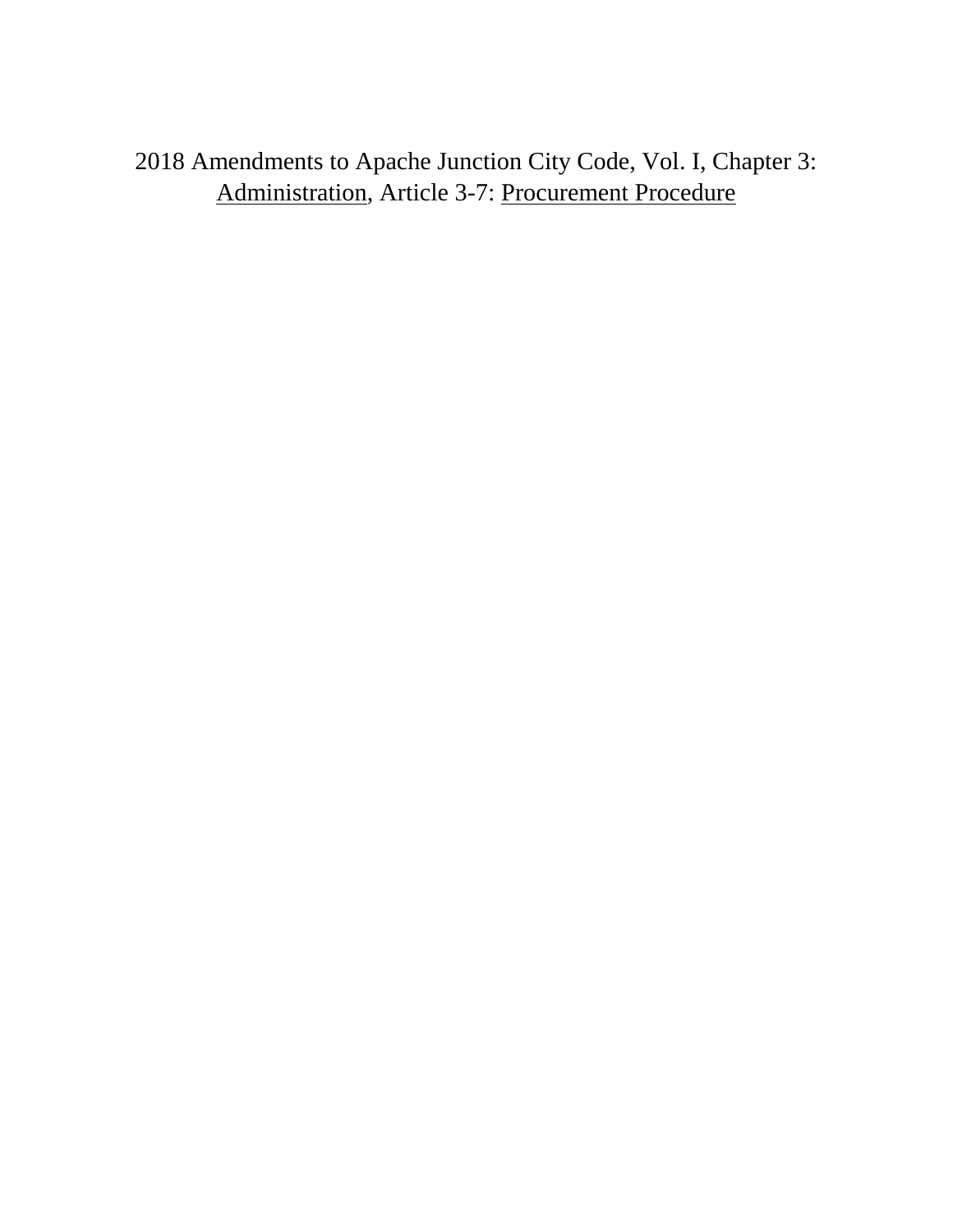# **ARTICLE 3-7: PROCUREMENT PROCEDURE**

## Section

| $3 - 7 - 1$  | Purposes                                                  |
|--------------|-----------------------------------------------------------|
| $3 - 7 - 2$  | Definitions                                               |
| $3 - 7 - 3$  | Procurements less than \$5,000                            |
| $3 - 7 - 4$  | Procurements of \$5,000 but less than \$10,000            |
| $3 - 7 - 5$  | Procurements of \$10,000 but less than \$50,000           |
| $3 - 7 - 6$  | Procurements of \$50,000 or more                          |
| $3 - 7 - 7$  | Exemptions                                                |
| $3 - 7 - 8$  | Bid protests and appeal                                   |
| $3 - 7 - 9$  | Disposal of property                                      |
| $3 - 7 - 10$ | Bid disqualification                                      |
| $3 - 7 - 11$ | Change orders                                             |
| $3 - 7 - 12$ | Administrative procedures                                 |
| $3 - 7 - 13$ | Online bidding                                            |
| $3 - 7 - 14$ | Conflicts of interest and penalties                       |
| $3 - 7 - 15$ | Ethical standards and violations                          |
| $3 - 7 - 16$ | Unauthorized purchases; violation, liability, enforcement |
| $3 - 7 - 17$ | Upfront cooperative and piggyback purchasing              |
| $3 - 7 - 18$ | Debarments and suspensions                                |

# **§ 3-7-1 PURPOSES.**

The purposes of this article are to:

(A) Establish standard policies and practices for the procurement of supplies, materials, equipment and services on a fiscal year basis for each department per commodity.

(B) Provide for aid for the procurement of goods and services at the appropriate time, place, quantity, purpose and price to meet the operational requirements of the city.

(C) Ensure the fair and equitable treatment of all persons who participate in the city procurement system and foster effective broad-based competition.

(D) Ensure the proper disposal of property, equipment and materials that are no longer of value to the city.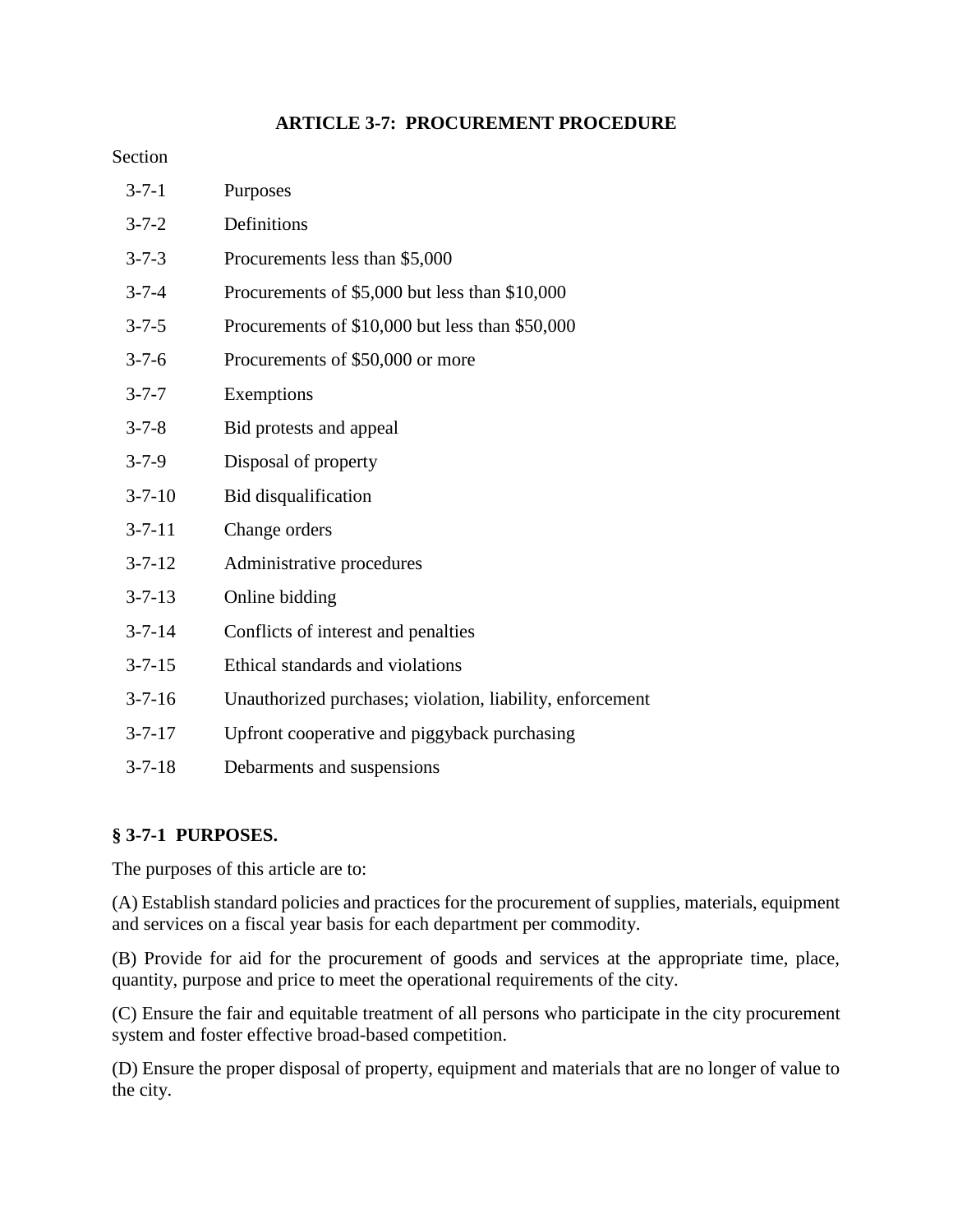### **§ 3-7-2 DEFINITIONS.**

 For the purpose of this article, the following definitions shall apply unless the context clearly indicates or requires a different meaning.

 *CHANGE ORDER:* A written order signed by an authorized agent of the city which directs the contractor to make changes that are authorized by the changes clause of the original contract.

 *CITY MANAGER OR HIS OR HER DESIGNEE:* Person(s) the city manager or city council selects in writing to implement or administer the provisions of this article.

 *COMMODITY*: A marketable item produced to fulfill a need or want and references both goods and services.

 *CONSTRUCTION.* The process of building, altering, repairing, improving or demolishing any public structure or building, or other public improvements to any public real property; construction does not include the routine operation, routine repair or routine maintenance of existing structures, buildings or public real property.

 *CONTRACT.* A written agreement between the city and another party for the procurement of materials, supplies or services; the term includes but is not limited to: contracts of a fixed price, cost, cost plus, fixed fee, contracts providing for the issuance of job tasks, leases and rentals excluding real estate, maintenance agreements, letter contracts, and purchase orders.

 *FORMAL WRITTEN QUOTE:* A hard copy, on official business letterhead and with signature of vendor directed to city staff member.

*INFORMAL WRITTEN QUOTE:* An email, fax or other hard copy directed to city staff member and fully documented by such staff member.

 *INVITATION FOR BIDS:* All documents, whether attached or incorporated by reference, which are used for soliciting bids in accordance with the procedures prescribed herein, including request for proposals and request for statement of qualifications.

*LOWEST RESPONSIVE AND RESPONSIBLE BIDDERS.* A person, firm or other entity that submits a bid:

- (1) which is the least amount compared to other bidders; and
- (2) that responds to the invitation for bids in all material respects; and

 (3) which demonstrates the submitting party has the wherewithal to perform the work per the plans and specifications within the contract time, as determined by experience, skill, financial strength, integrity and experience record with the city and/or other approved or recognized government organizations.

*PROCUREMENT*. The purchasing, sale of, renting, leasing or otherwise obtaining of any materials, supplies or services.

*SERVICES.* The furnishing of labor, time or effort.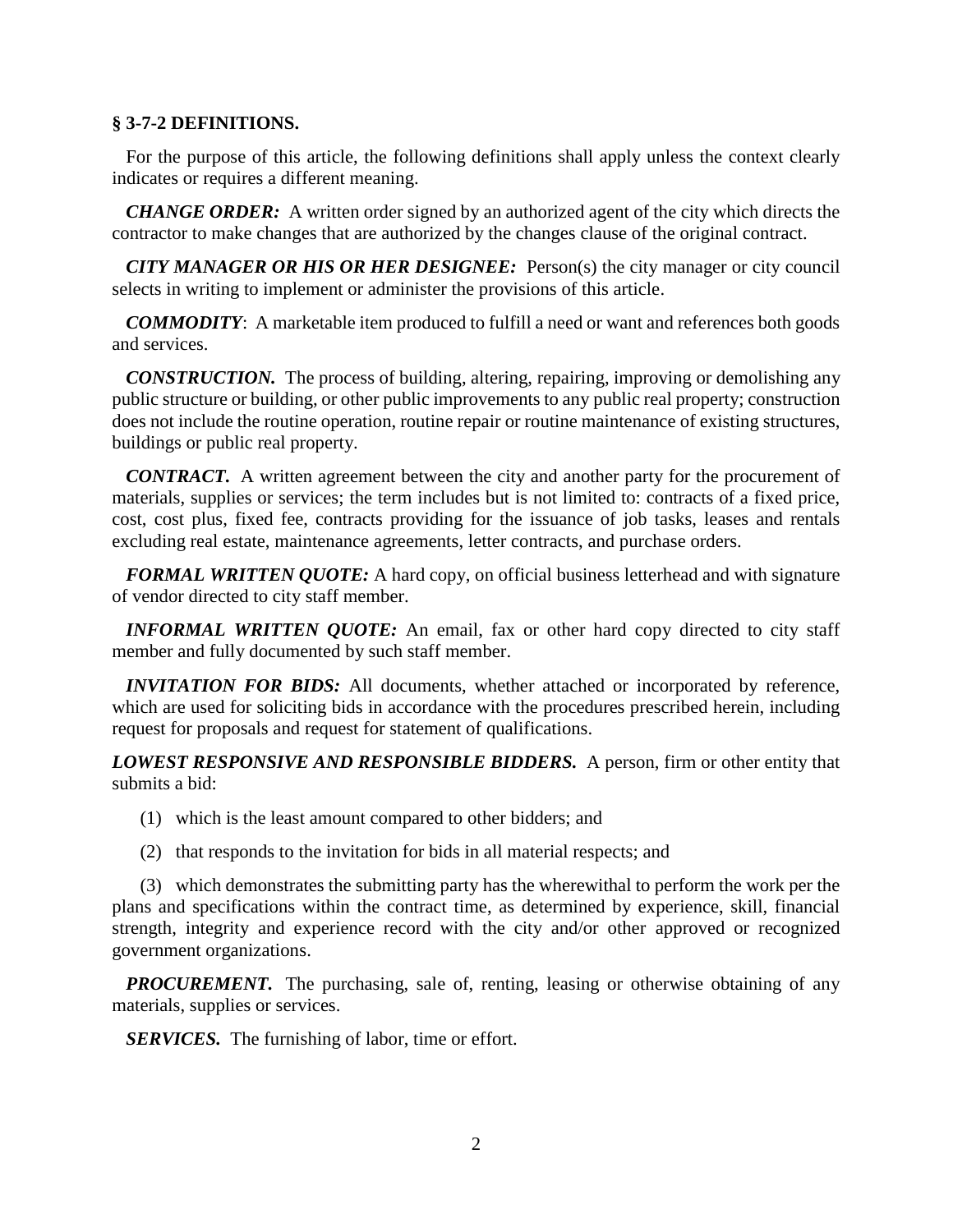*TECHNICAL REGISTRANT:* A person who provides any of the professional services listed in A.R.S. Title 32, Chapter 1, as amended and includes, but is not limited to, architects, assayers, engineers, geologists, land surveyors and landscape architects.

#### **§ 3-7-3 PROCUREMENTS LESS THAN \$5,000.**

 Purchases, leases, rentals and contracts for supplies, services, equipment, materials, professional services and the sale of personal property of an estimated value in the amount of less than \$5,000, may be made directly by the city manager or his or her designee without quotes.

#### **§ 3-7-4 PROCUREMENTS OF \$5,000 BUT LESS THAN \$10,000.**

Purchases, leases, rentals and contracts for supplies, services, equipment, materials, professional services and the sale of personal property of an estimated value of \$5,000 but less than \$10,000, may be made by the city manager or his or her designee by soliciting at least three (3) informal written quotes, and shall be awarded to the lowest responsive and responsible quote.

#### **§ 3-7-5 PROCUREMENTS OF \$10,000 BUT LESS THAN \$50,000.**

 Purchases, leases, rentals and contracts for supplies, services, equipment, materials, professional services and the sale of personal property of an estimated value of \$10,000 but less than \$50,000, may be made by the city manager or his or her designee by soliciting at least three (3) formal written quotes, and shall be awarded to the lowest responsive and responsible quote.

### **§ 3-7-6 PROCUREMENTS OF \$50,000 OR MORE.**

 Purchases, leases, rentals and contracts for supplies, services, equipment, materials, professional services and the sale of personal property of \$50,000 or more in estimated value, shall be made by written contract, approved by the mayor and city council, pursuant to the following provisions:

 (A) *Invitation for bids*. An invitation for bids ("IFB") or request for proposals ("RFP")/ request for statement of qualifications ("SOQ") shall:

- (1) Include a description of the articles to be purchased or sold;
- (2) State where IFB/RFP/SOQ forms and specifications may be obtained; and

 (3) State the date, time and place for opening bids. An IFB/RFP/SOQ shall be published at least ten (10) calendar days before the date of opening the bids. Pursuant to A.R.S. § 39-204, publication shall be made in a qualified newspaper as follows:

 (a) If the newspaper is a weekly, publication must occur once each week for 2 consecutive weeks; or

(b) If the newspaper is a daily, publication shall be made on 4 consecutive days.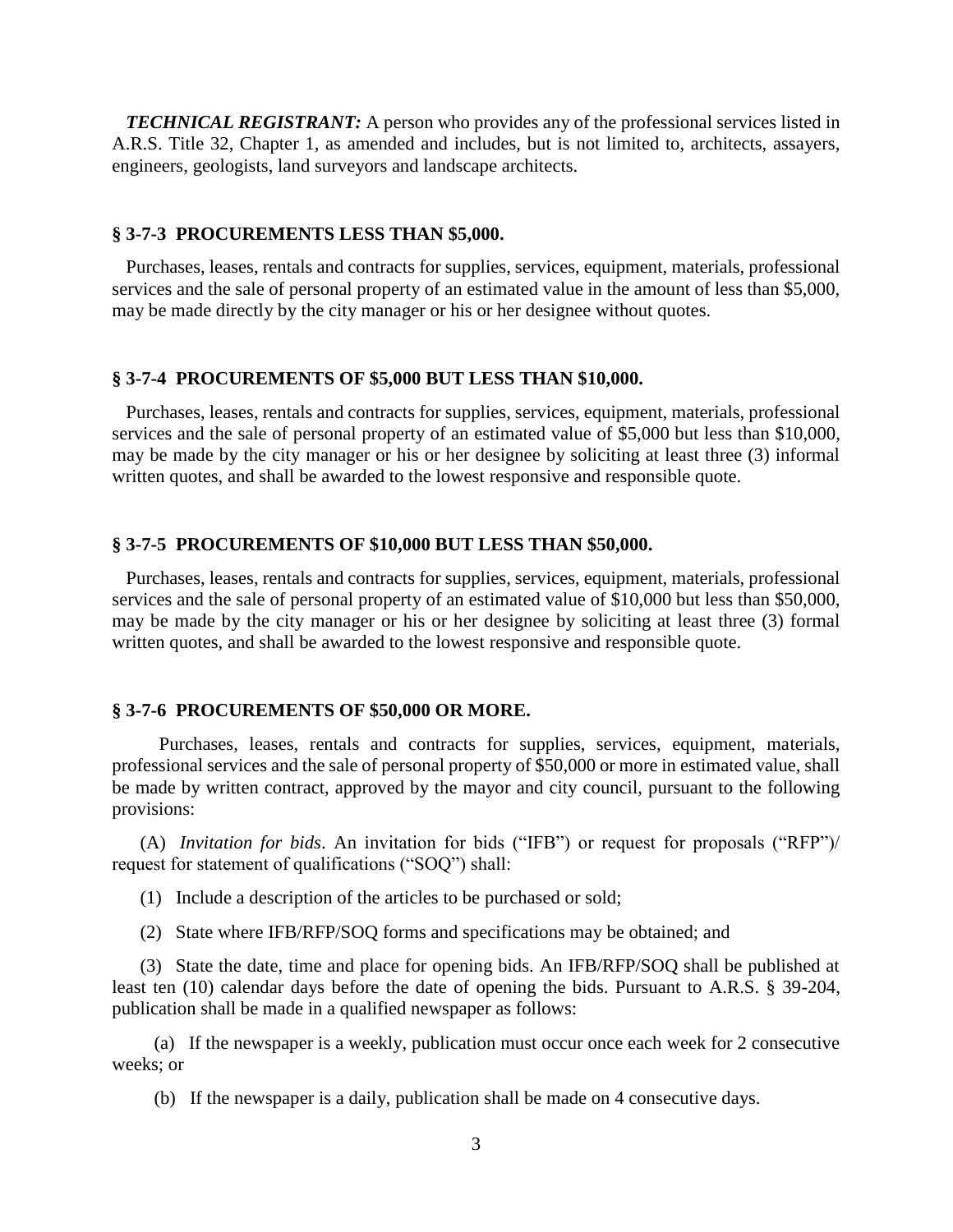(B) *Bidder's security*. The bidder's security shall be prescribed in the IFB/RFP/SOQ. Failure to submit security in the amount and the type of security required shall result in the rejection of the response to an IFB/RFP/SOQ. Unsuccessful bidders shall be entitled to returned bid security. A successful bidder of RFP/SOQ shall forfeit their bid security upon refusal or failure to execute the contract within the time specified, dating from award of contract date, unless the city is responsible for the delay. The council may, on refusal or failure of the successful bidder to execute the contract, award it to the next lowest responsive and responsible bidder.

 (C) *Bid opening procedure*. Sealed bids shall be submitted to the city manager or his or her designee and the bid number and project title shall be clearly written on the exterior of the envelope. Bids shall be opened in public at the date, time and place stated in the public notice. A tabulation of all bids received shall be available to the public for inspection during regular business hours for a period of time as prescribed under Arizona law. After bid opening, no corrections in bid prices or other provisions of bids prejudicial to the best interest of the city or fair competition shall be permitted. Late bids shall be returned unopened to bidders who fail to file their bids in a timely manner.

 (D) *Bid rejection*. Bids submitted without bid bonds will not be considered and shall be rejected. At its discretion, the council may reject any and all bids.

 (E) *Award of contracts*. Based on the bid opening, council shall award the contract to the lowest responsive and responsible bidder for purchases, leases or rental contracts for supplies, services, equipment or sale of personal property, or professional services which are valued at \$50,000 or more. In awarding the contract, council shall be advised of and shall consider the advantages or disadvantages of the proposed purchases, leases, rentals, contracts, professional services or sales as presented by the city manager or his or her designee.

 (F) *Payment and performance bonds*. The city shall have the authority to require a payment and performance bond before entering a contract in such amount as it shall find reasonably necessary to protect the best interests of the city. The form for the payment and performance shall be included in the IFB/RFP/SOQs. Bonding shall not be required for contracts under \$50,000.

 (G) The contract shall be awarded by written notice to the bidder whose bid conforms in all material respects to requirements and criteria set forth in the IFB/RFP/SOQ.

(1) In the case of an RFP and SOQ, if the construction project exceeds available funds and such bid does not exceed such funds by more than five percent (5%), the city manager or his or her designee may negotiate an adjustment of the bid price with the lowest responsive and responsible bidder in order to bring the bid within the amount of available funds.

#### **§ 3-7-7 EXEMPTIONS.**

The following services, materials, contracts, and incidents are exempt from this article:

 (A) *Professional services*. Administrative or appellate hearing officers, appraisal, architectural, bond and municipal improvement district consulting, certified public accountant, clergy, dental, economic and environmental assessments, educator, employee benefits provider, employment, engineering, entertainers, financial, fireworks, indigent defense attorneys, instructors, interim consulting positions for personnel services, judicial appointments, legal, medical, nursing,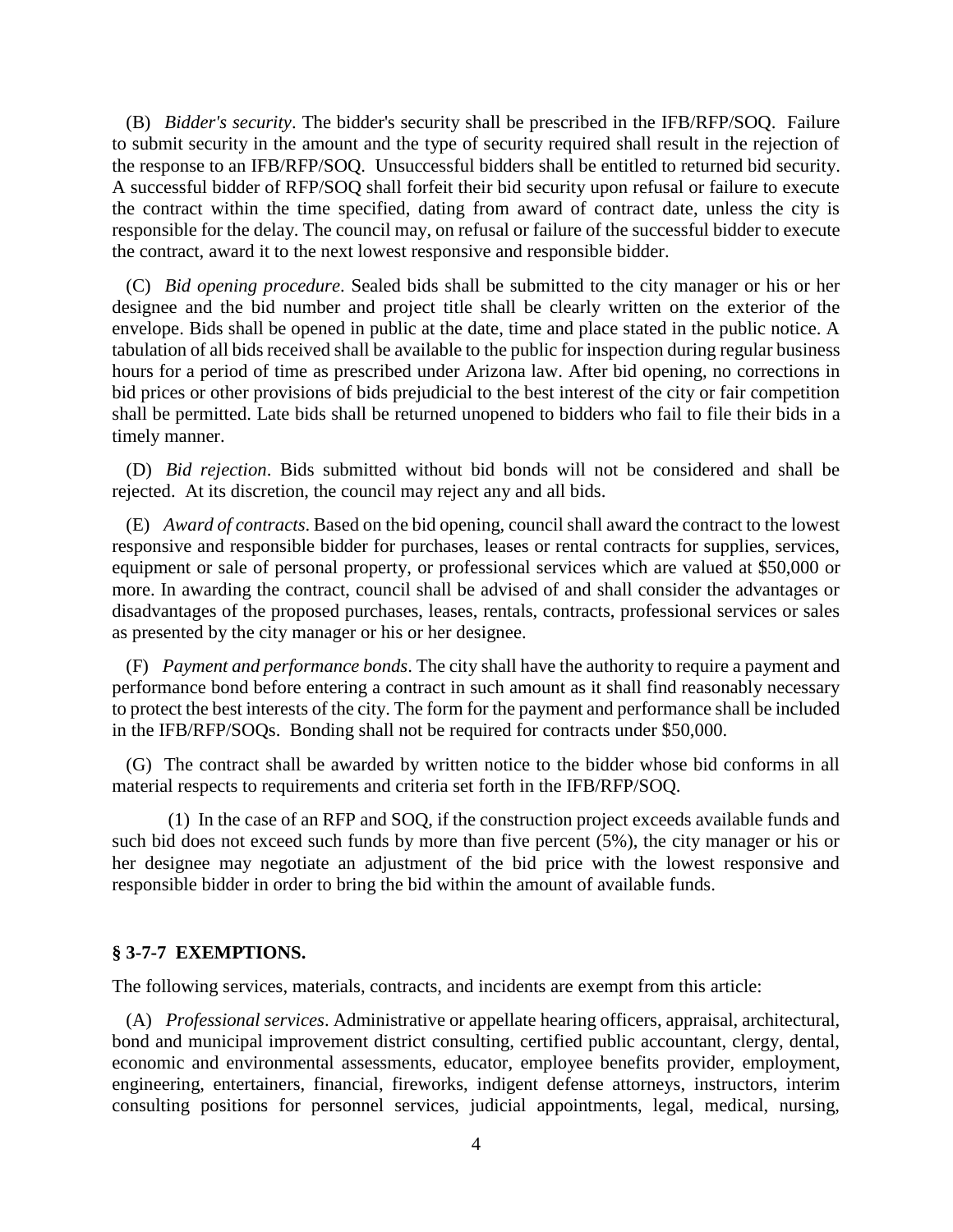physician, psychologist, senior meal and senior transportation programs, surveying, tax software, technological, title insurance, travel and tourism center or marketing efforts, and veterinarian and any healthcare related affiliations.

 (B) *License and maintenance agreements*. License and maintenance agreements, relating to software and tangible public property.

 (C) *Materials and equipment valued less than \$5,000*. Materials and equipment valued at less than \$5,000.

 (D) *Library materials exemption*. Purchases of audiovisual materials, books, periodicals and subscriptions.

(E) *Public works projects exemption*.

 (1) *Public buildings*. Any building, structure, addition or alteration thereto contemplated on city property constructed with the use of the city's regularly employed personnel or contractors in an amount up to and including \$100,000 excluding materials and equipment previously acquired by bid.

 (2) *Public infrastructure*. Any street, road, bridge, water or sewer work, other than a water or sewer treatment plant or building, constructed with the use of the city's regularly employed personnel or contractors in an amount up to and including \$100,000 per project excluding materials and equipment previously acquired by bid.

 (3) *Public art.* Any painting, sculpture, mural, monument, memorial, fountain, or civic statuary, that has been planned and executed with the specific intention of being sited or staged in the physical public domain including on any city property and on any city easements or rights-ofway, accessible to the viewing public.

 (F) *Sole source procurement*. Materials, supplies and services only if the city manager or his or her designee determines the needed materials, supplies or services are available from only one (1) source and only when proven by city staff that the advantages and overriding considerations are paramount to the city's interests.

(G) *Emergency purchases*. Emergency purchases where:

 (1) there exists a threat to public health, welfare or safety including but not limited to damaged city property causing such threat without repair, replacement or substitute;

 (2) if a situation exists which makes compliance with the procurement process contrary to the public interest;

(3) there is immediate need to prepare for national or local defense or assistance;

 (4) there is a breakdown in machinery or in an essential service which requires the immediate purchase of equipment, supplies or services to protect the public health, welfare or safety; or

 (5) an essential departmental operation effecting the public health, welfare and safety would be greatly hampered if the prescribed procurement procedure would cause an undue delay in obtaining the needed item or service.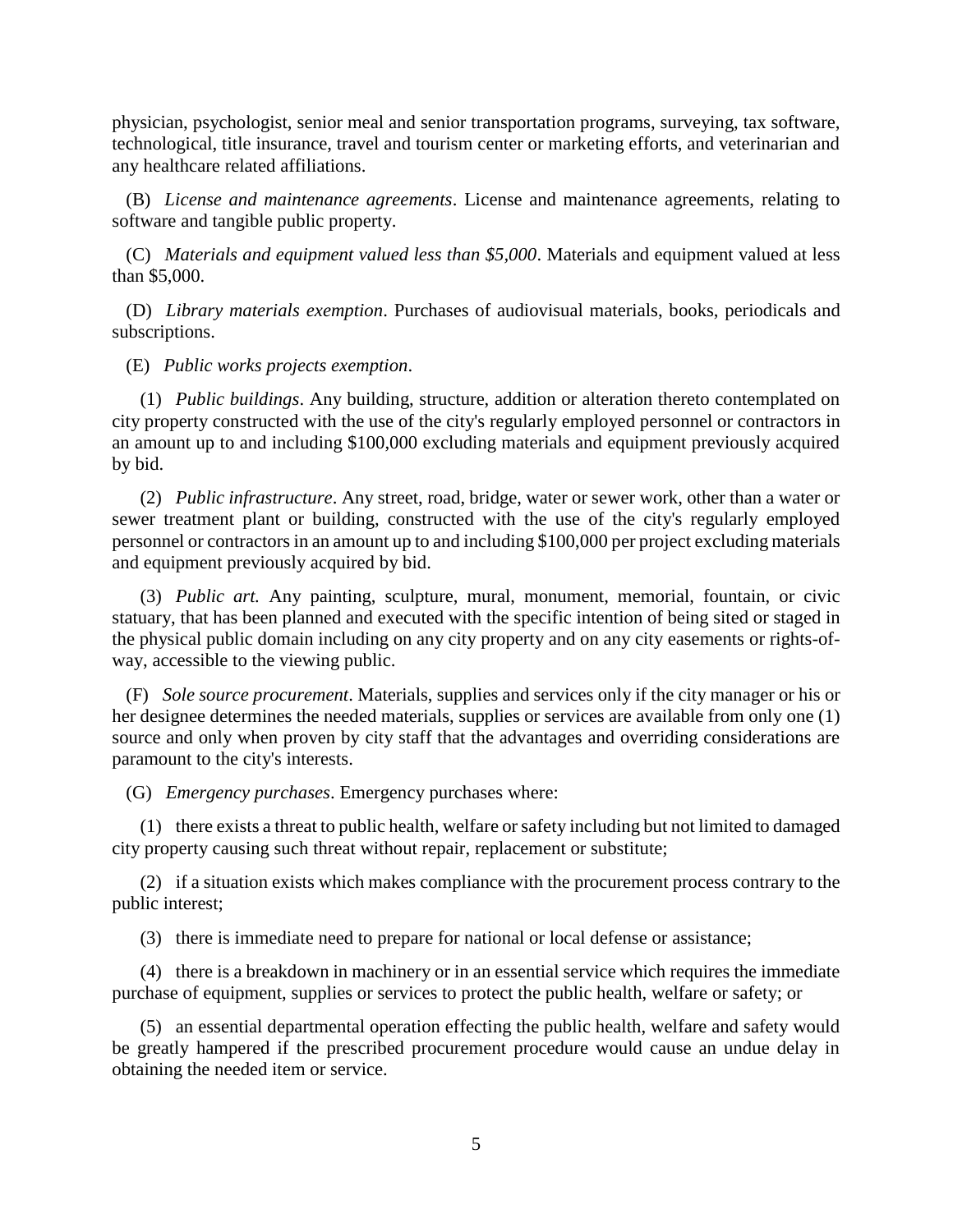(H) *Competitive purchasing and alternative bid procedure*. When deemed to be in the best interest of the city, supplies, materials and equipment and services not otherwise exempted herein, may be purchased pursuant to specifications, solicitation or contracts issued by other local, state or federal governmental entities or through the state bid procurement lists or by quasigovernmental units, school districts or special districts which have used procurement procedures that are equal to or stricter than the provisions set forth herein.

 (I) *Job-Order-Contracting*. Construction supplies, materials, equipment and labor handled through job-order-contracting construction services procured under A.R.S. § 34-603, *as amended*.

 (J) *Development agreements*. Development agreements pursuant to A.R.S. § 9-500.05, except that public infrastructure improvements undertaken by the city through a development agreement with a private entity or organization, shall be subject to the applicable competitive procurement statutes.

## **§ 3-7-8 BID PROTEST AND APPEAL.**

(A) Any aggrieved person may protest any aspect of any bid solicitation by filing such protest at the city clerk's office within five (5) city working days after bid opening and shall include the following: name and address of protestor, bid description, grounds for protest to include all evidence, exhibits or documents substantiating the protest. The city clerk shall within two (2) city working days after receipt of the protest, forward such protest to the city manager. The city manager or his or her designee shall, within two (2) city working days, notify the protestor or other interested parties of the time and place set for hearing on the protest. Interested parties may also file position statements and may participate in the hearing. The city manager or his or her designee shall conduct the hearing within five (5) city working days after sending the notice of the hearing to the protestor and/or interested parties, absent any stipulated continuances. The city manager or his or her designee, shall within five (5) city working days after the hearing has been completed, issue a written opinion and send it to the protestor and all interested parties. The decision shall be final.

In determining an appropriate remedy, the city manager or his or her designee shall consider the circumstances surrounding the procurement or proposed procurement including, but not limited to the seriousness of the procurement deficiency, the degree of prejudice to other interested parties or to the integrity of the procurement system, the good faith of the parties, the extent of performance, costs to the city, the urgency of the procurement and the impact of the relief upon the city.

An appropriate remedy may include one or more of the following:

- (1) Reissue the solicitation.
- (2) Issue a new solicitation.

(3) Such other relief as is determined necessary to ensure compliance with this procurement code, procurement guidelines and procedures.

- (B) A judicial appeal may be pursued pursuant to applicable law.
- (C) No protest shall be accepted after award of bid by council.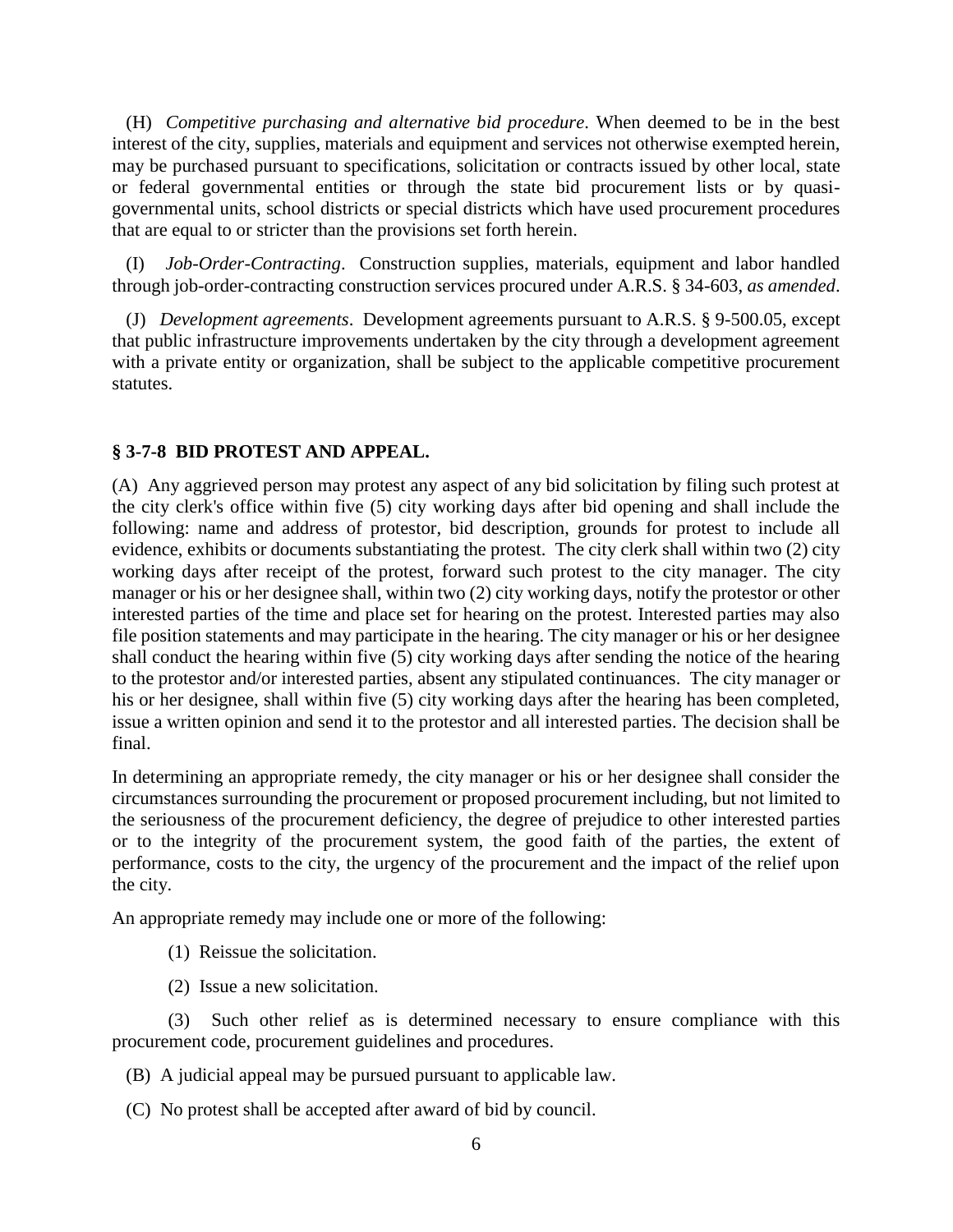#### **§ 3-7-9 DISPOSAL OF PERSONAL PROPERTY.**

 The city may, sell, lease, exchange, donate or otherwise dispose of city personal property in the best interest of the city. The disposal of surplus or obsolete personal property shall be done in as competitive a manner as the procurement agent or authorized designee determines to be practicable including, but not limited to, through competitive sealed bids, public auction, online sales, established markets or posted prices. Procedures shall be prescribed prohibiting the conversion of surplus and obsolete city personal property for personal use by city employees unless the city receives fair market value for such personal property and the personal property is disposed of in a commercially reasonable manner. This code does not apply to unclaimed property regulated under A.R.S. §§ 12-940 through 12-945, *as amended*.

#### **§ 3-7-10 BID DISQUALIFICATION.**

 (A) *Grounds*. The city manager or his or her designee may disqualify any bidder from consideration of award of bid for materials, supplies or services for up to 24 months based on the following factors:

 (1) As to bidders and their principle employees, conviction of a criminal offense arising out of or obtaining or attempting to obtain a public or private contract or subcontract, or in the performance of such contract or subcontract;

 (2) As to bidders and their principal employees, conviction of any federal or state statute for murder, rape, robbery, assault, theft, embezzlement, fraudulent schemes and artifices and practices, bid rigging, perjury, forgery, gambling, bribery, falsification or destruction of records, receiving stolen property, terrorist acts, or any other offenses indicating lack of business integrity, credibility, or honesty which affects the responsible criteria to qualify as a city contractor;

 (3) As to bidders and their principle employees, a conviction or civil judgment relating to a violation of state or antitrust statutes;

 (4) Failure to pass any clearance or applicable background investigation in bids involving sensitive materials or tasks involving public safety;

 (5) Failure to pay any transaction privilege or use taxes resulting from income received on public contracts; and

 (6) Violation of contract provisions of a character which are deemed to be so serious as to justify disqualification, such as:

 (a) knowingly failing without good cause to perform in accordance with the specifications or within the time limits provided in the contract; and

 (b) failure to perform or unsatisfactorily perform in accordance with the terms of contract, except that failure to perform or unsatisfactorily perform caused by acts beyond the contract of the contractor shall not be considered a basis.

 (B) The city manager or his or her designee shall send written notice of the proposed disqualification, including the grounds and period of proposed disqualification to the disqualified party by first class U.S. certified mail to the address on the bid. The party shall have a right to a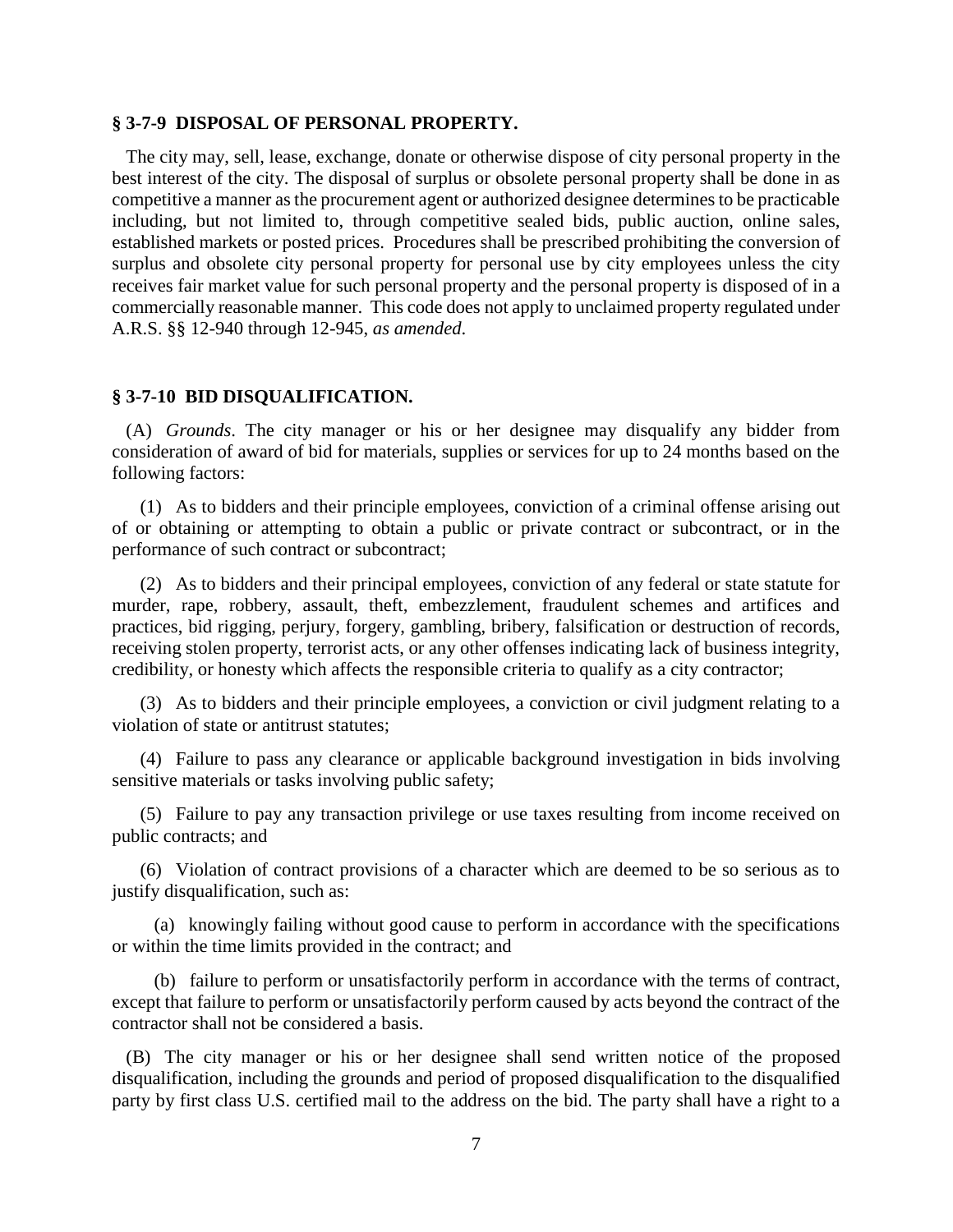hearing before the city manager or his or her designee if an appeal is filed within five (5) city working days after the notice is sent. The city manager or his or her designee shall provide notice of the hearing date and time to the disqualified party within five (5) city working days. The party shall have the opportunity to present evidence rebutting the reasons for disqualification. The city manager or his or her designee shall decide the matter within five (5) city working days of the hearing and shall notify the disqualified party within an additional five (5) city working day period. The decision shall be final, subject only to judicial appeal pursuant to applicable law.

#### **§ 3-7-11 CHANGE ORDERS.**

 The city manager or his or her designee may authorize change orders to any contract if the amount does not exceed 10% of the cumulative amount of the contract. The council may exercise its authority to approve any change orders in any amount substantiated by staff.

#### **§ 3-7-12 ADMINISTRATIVE PROCEDURES.**

 (A) The city manager or his or her designee may promulgate administrative rules and regulations which more specifically delineates the responsibilities of procurement procedures pursuant to this article.

 (B) If the code adopted herein by reference, is for any reason held to be invalid or unconstitutional by a court of competent jurisdiction, such decision shall not affect the validity of the remaining portion thereof and the rules of severability shall apply.

#### **§ 3-7-13 ONLINE BIDDING.**

 (A) The city manager or his or her designee may utilize online bidding to obtain bids, proposals or offers electronically for the purchase of goods, services, construction and information services.

(B) An online bidding solicitation must designate an opening date and time.

 (C) The closing date and time for an online solicitation may be fixed or remain open depending on the structure of the item being bid online. Information regarding the closing date and time must be included in the solicitation. At the opening date and time, the city manager or his or her designee must begin accepting online bids, proposals or offers and must continue accepting bids, proposals or offers until the solicitation has officially closed.

 (D) All online bids must be posted electronically on the city's website and updated on a realtime basis.

(E) The city manager or his or her designee may:

(1) Require bidders, offerors or respondents to register with the city prior to the opening date and time, and as part of the registration, require bidders, offerors or respondents to agree to any terms, conditions or other requirements of the solicitation.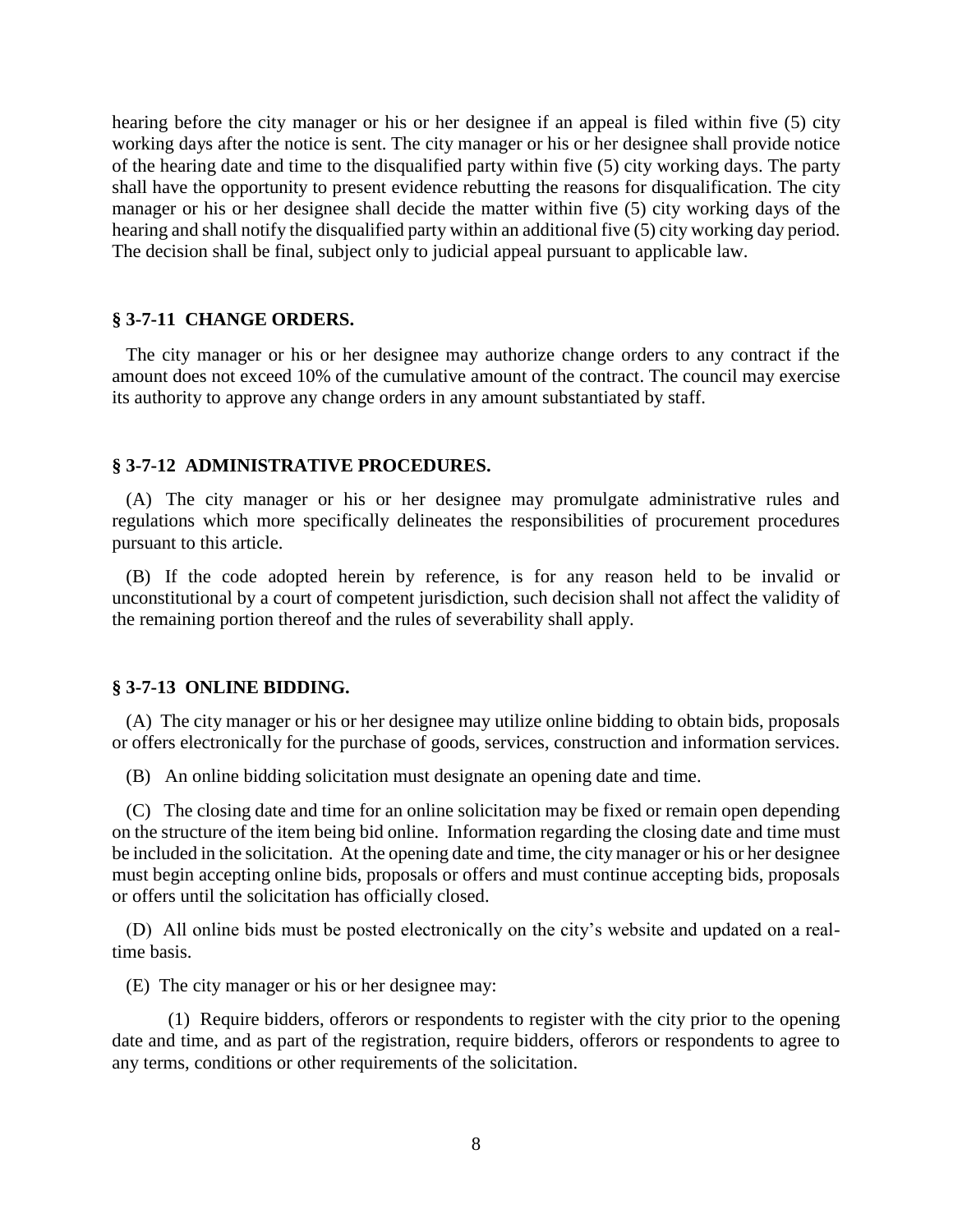(2) Prequalify bidders, offerors, or respondents and permit only such prequalified vendors to submit bids, proposals or offers online.

 (F) All bids, proposals, or offers submitted electronically through an online bidding process are public information and subject to the same public disclosure laws that govern bids, proposals and offers received through the competitive sealed procurement process.

 (G) All remedies available to the city and to bidders pursuant to the city's conventional sealed bidding practices as described in this chapter are also available to the city and bidders in an online bidding process.

(H) City shall accept online signatures as original signatures.

#### **§ 3-7-14 CONFLICT OF INTEREST AND PENALTIES.**

 No city employee or any city elected official shall participate directly or indirectly in any procurement when the employee has a conflict of interest as defined in A.R.S. § 38-503. In addition, any person who violates this article is subject to criminal penalties set forth in Vol. I, Article 1-8 of the city code, as well as applicable criminal and civil penalties set forth under state law.

#### **§ 3-7-15 ETHICAL STANDARDS AND VIOLATIONS.**

 (A) *Standards*. All parties involved in the negotiation, performance, or administration of city contracts are required to act in good faith. Additionally, it is the policy of the city for employees to maintain high standards of honesty, integrity, impartiality, courtesy and conduct. The procurement agent or authorized designee is authorized to take steps to ensure compliance with the following ethical standards:

(1) It is an affirmative obligation for city employees to perform their responsibilities in such a manner to assure fair competitive access to governmental procurement by responsible vendors.

(2) No employee of the city shall engage in acts that, in the reasonable judgment of the city manager or his or her designee, would result in a loss of confidence in the integrity of the city's procurement process. Such acts would include, but are not limited to; (1) receipt of gifts or services of more than a *de minimis* value from a prospective vendor; (2) statements to a vendor that they will be awarded the contract based on personal knowledge or relationships with city employees without an evaluation of their submittal; (3) failure of a city employee sitting on a review committee to disclose any prior or current conflict or business or financial relationship with a proposed vendor; (4) criticism of one vendor to another vendor who is competing for the same procurement prior to contract award; or (5) any acts similar to those outlined in subsections (1) through (4) of this section. For purposes of this procurement code, *"de minimis"* value is defined as twenty-five dollars (\$25.00) or less from any single party in any calendar year.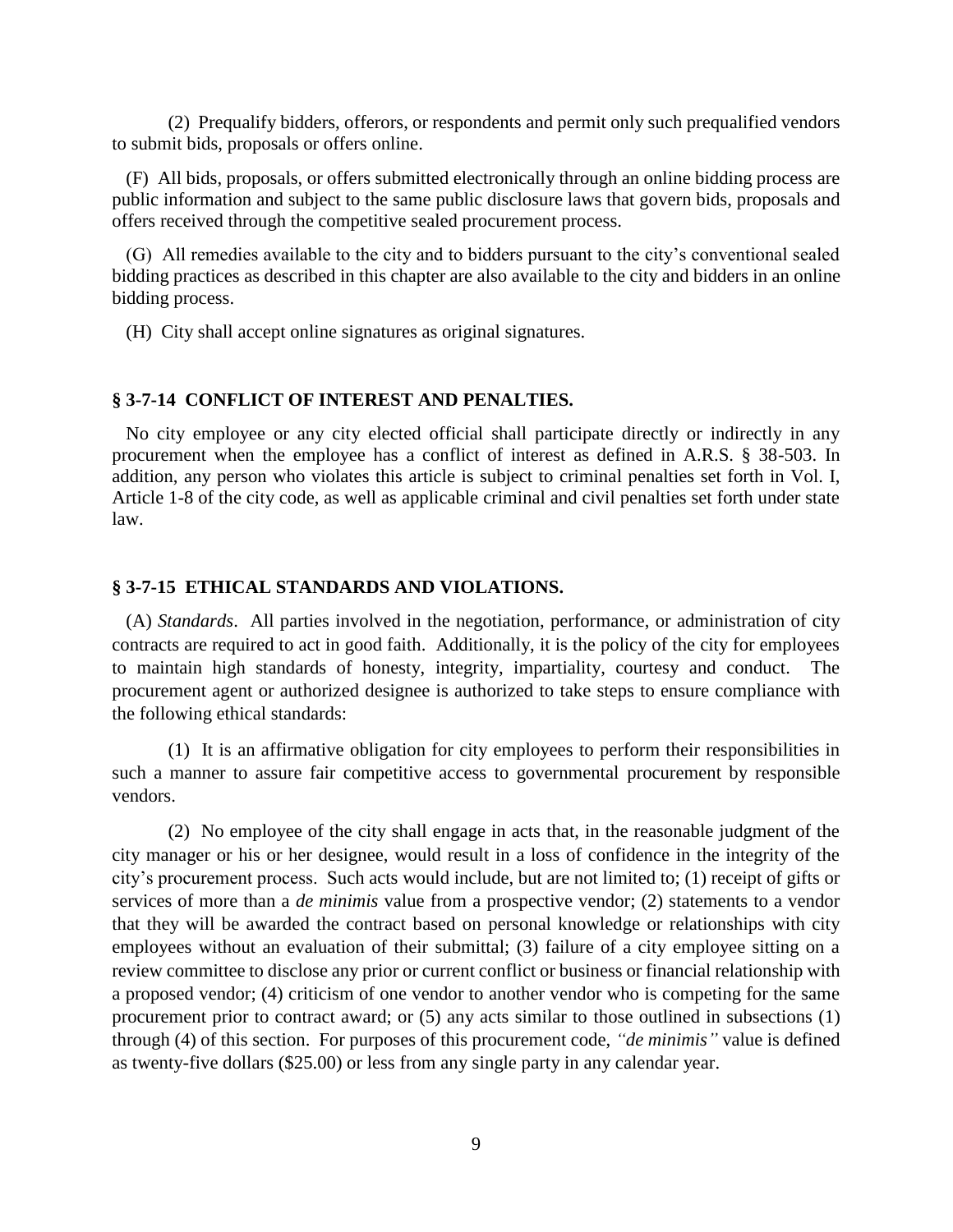(3) City employees responsible for participation in procurement by virtue of their positions shall make reasonable efforts to ensure that contractors doing business with the city are aware that such contractors are expected to observe these same ethical standards. Violation of these standards shall constitute grounds for termination of a contract with the city and debarment of the vendor from doing any further business with the city.

#### (B) *Ethical violations*.

(1) In addition to any applicable state law, it is a violation of this procurement code:

(a) For any person to attempt to or influence any city employee to violate the provisions of ethical conduct set forth in this procurement code.

(b) For any person preparing specification or plans pursuant to this procurement code or any policy or procedure of the city to receive any direct pecuniary benefit from the utilization of such plans or specifications.

(c) For any employee or agent acting on behalf of the city to directly or indirectly participate in or benefit or receive any pecuniary benefit from a procurement solicitation in violation of state or federal law.

(d) For any person to offer, give or agree to give any employee or former employee of the city or for any employee or former employee of the city to solicit, demand, accept, or agree to accept from another person, any valuable thing or valuable benefit that would not accrue in the performance of their official duties or an offer of employment in connection with any decision, approval, disapproval, recommendation, preparation or any part of a program requirement or a purchase request, influencing content of any specification or procurement standard, rendering of advice, investigation, auditing or in any advisory capacity in any proceeding or application request for ruling, determination, claim or controversy, or other particular matter, pertaining to any program requirement of a contract or subcontract, or to any solicitation or proposal therefore.

(e) For any payment, gratuity or offer of employment to be made by or on behalf of a subcontractor under a contract to the prime contractor or higher tier subcontractor of any person associated therewith, as an inducement for the award of a subcontract or order. Violation of this standard shall constitute grounds for termination of a contract with the city and debarment of the vendor from doing any further business with the city.

(f) For a person to be retained, or to retain a person, to solicit or secure a city contract upon an agreement or understanding for a commission, percentage, brokerage or contingent fee, except for retention of bona fide established selling agencies for the purpose of securing business.

(g) For any employee who is participating directly or indirectly in a procurement process to become the employee of any person under contract with the city concerning any matters that the employee participated in during the same procurement process for a period of twelve (12) months following their employment with the city.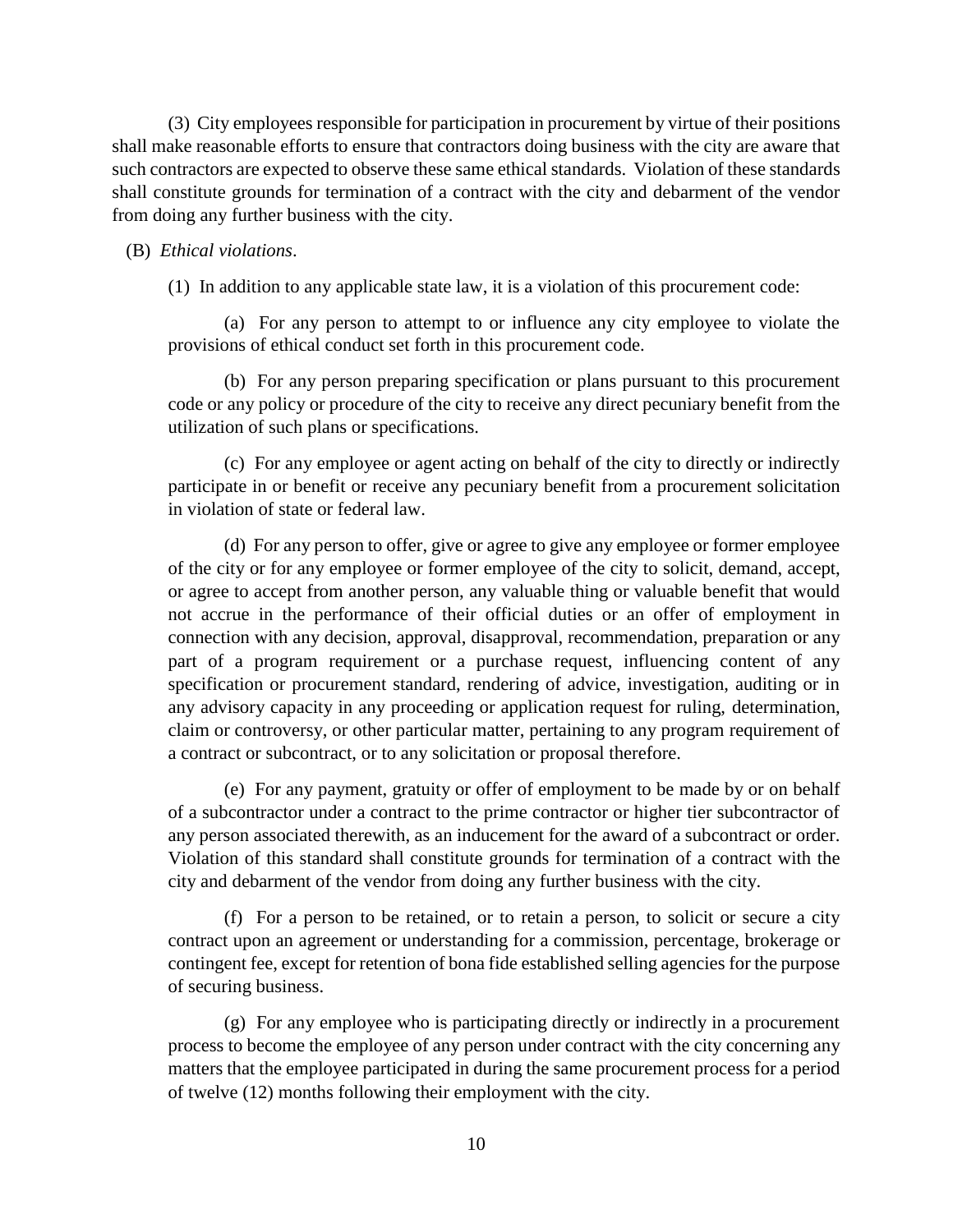(h) For any employee or former employee of the city to disclose or use confidential information acquired by the employee in the performance of their official duties for anticipated pecuniary benefit, or for the actual or anticipated pecuniary benefit of any person.

(2) It is no defense to a violation of this section that the employee to whom a benefit or offer of employment was made, or agree to be made, was not qualified to act in the desired manner.

(3) An employee or person violates this section by intentionally or knowingly engaging in a violation or by recklessly or negligently engaging in a violation. The person's state of mind shall only be considered in imposing the penalty for such violation.

## **§ 3-7-16 UNAUTHORIZED PURCHASES; VIOLATION, LIABILITY, ENFORCEMENT**

 (A) Except as provided in this procurement code, it shall be improper for any city employee to purchase supplies or services or to attempt to enter into contracts on behalf of the city other than through the city manager or his or her designee. Purchase orders or contracts made contrary to the provisions of this section shall not be approved by the city manager or his or her designee and the city shall not be bound thereby.

 (B) A person who contracts for or purchases any materials, services or construction in a manner contrary to the requirements of this procurement code or violates the ethical standards contained in this procurement code shall be personally liable for the recovery of all public monies paid, together with legal interest and all costs, attorney fees and damages arising out of the violation.

 (C) No action taken for violations of this section shall be construed to preclude criminal prosecution of an employee or former employee or any other person under the provisions of state or federal law.

## **§ 3-7-17 UPFRONT COOPERATIVE AND PIGGYBACK PURCHASING.**

 (A) Upfront cooperative agreements include those in which city shares its needs with the administering agency and such agency includes the city's calculations and needs when it seeks IFB/RFP/SOQs, which allows the city to receive competitive pricing on needed commodities and services.

 (1) On request, make available to other public procurement units informational, technical or other services that may assist in improving the efficiency or economy of procurement. The public procurement unit furnishing the information or technical services has the right to request reimbursement for the reasonable and necessary costs of providing such services.

(B) Piggy back purchasing is when the city would use an already existing procured contract.

 (C) The city may either participate in, sponsor, conduct or administer a cooperative purchasing agreement for the procurement of any materials, services, or construction with one or more eligible